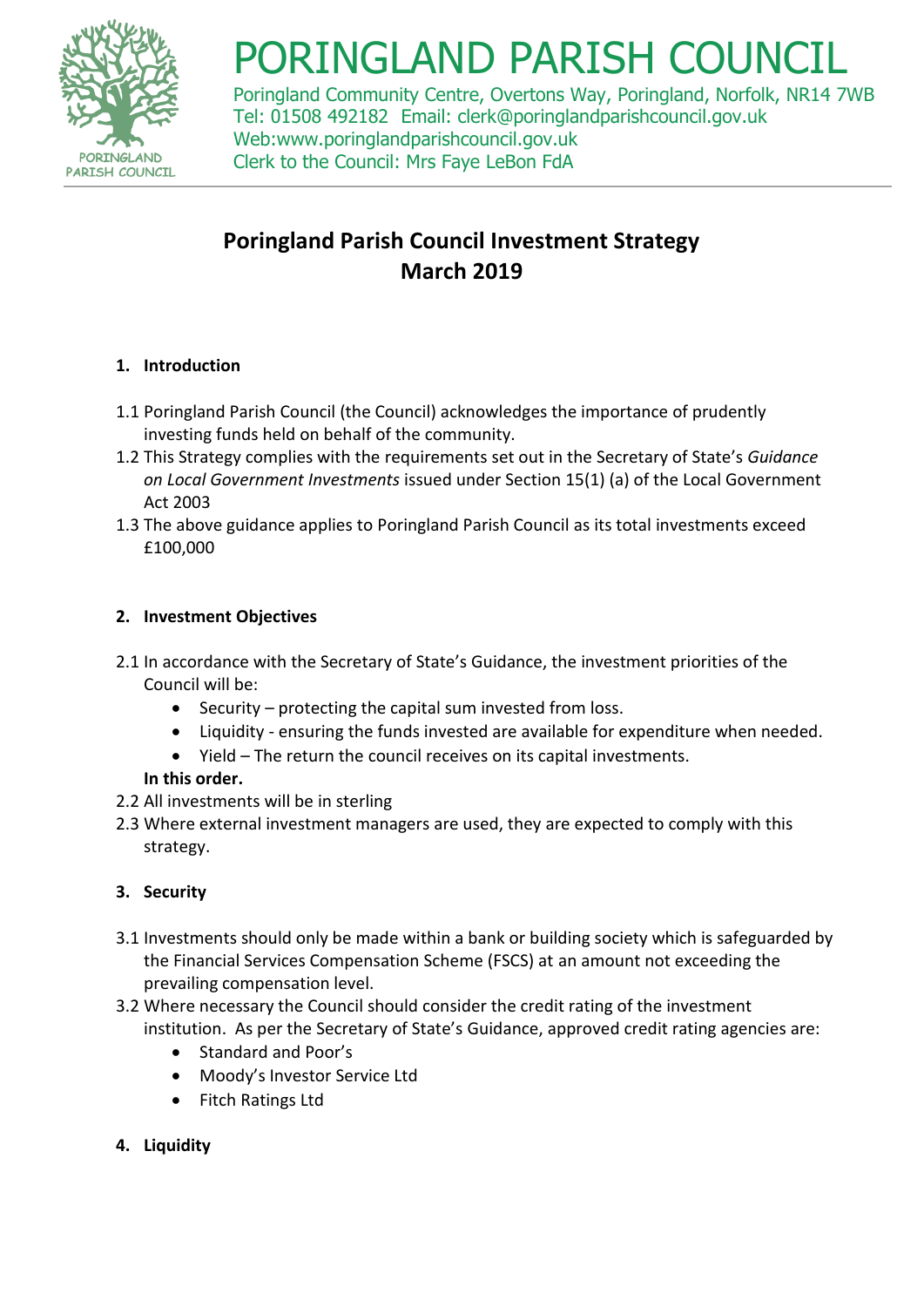4.1 Any proposed investment(s) should only follow the approval by council of a cash flow projection covering the period of the proposed investment(s). Cash projected to be available from the Council's current account should be judged as adequate to cover the Council's commitments during the period of the investment(s).

#### **5. Yield**

5.1 Cash should be invested in accounts which satisfy the security and liquidity requirements and then the ability to maximise yield should be considered. For purposes of comparison, the Council should be provided with at least three appropriate accounts to compare yield over the investment period.

#### **6. Specified Investments**

6.1 Specified Investments are those offering high security and high liquidity, made in sterling and with a maturing of no more than a year. These are not deemed as capital expenditure Such short term investments made with the UK Government or a local authority or town or parish council will automatically be Specified Investments.

#### **7. Non-Specified Investments**

- 7.1 These investments, particularly equity type investments, have greater potential risk examples of these include investment in the money market, stocks and shares. Where these investments are used, a greater scrutiny is required.
- 7.2 Long term investments (those where repayment is due in more than 12 months' time) is deemed as Capital Expenditure.

#### **8. Borrowing**

- 8.1 The Council acknowledges the importance of borrowing funds and the financial impact on the Council and the community.
- 8.2 All borrowing applications should follow the procedures as detailed by the National Association of Local Councils.
- 8.3 All borrowing must be approved by the Secretary of State.

#### **9. Transparency**

- 9.1 In accordance with the Secretary of State's Guidance, the Strategy and any modifications should be approved by full council.
- 9.2 The Strategy should be made available on the Council's website.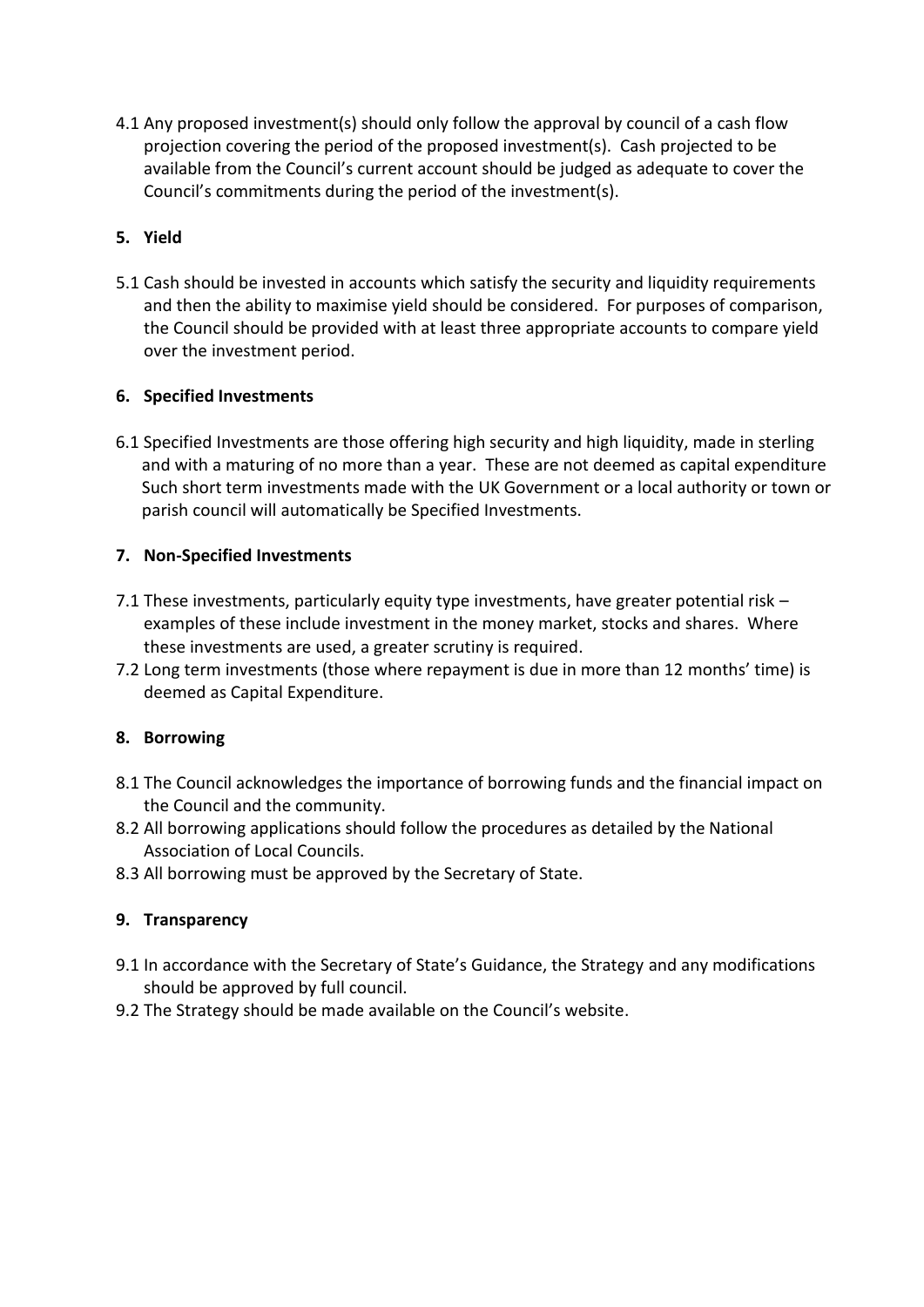#### Appendix.

Poringland Parish Council's current investment position (as at the close of business on 28<sup>th</sup> February 2019) is as follows:

| Provider           | <b>Sum</b>  | <b>Maturity</b> | Interest    | <b>Source</b> | <b>Commitment</b>          | <b>Specification</b> |
|--------------------|-------------|-----------------|-------------|---------------|----------------------------|----------------------|
| <b>Unity Trust</b> | £10,356.74  | n/a             | n/a         | Precept       | Current                    | Specified            |
| Current            |             |                 |             |               | Account                    |                      |
| <b>Unity Trust</b> | £135,327.74 | n/a             | 0.4%        | Precept       | Cash flow                  | Specified            |
| Deposit            |             |                 |             |               | Reserve                    |                      |
| Nationwide         | £120,995.64 | n/a             | 0.6%        | Commuted      | Open Spaces                | Specified            |
| Instant            |             |                 |             | Sum &         | - Village                  |                      |
| <b>Access</b>      |             |                 |             | Earmarked     | Green and                  |                      |
|                    |             |                 |             | Reserves &    | Community                  |                      |
|                    |             |                 |             | <b>CIL</b>    | Land Project               |                      |
|                    |             |                 |             | (E60, 022.87) |                            |                      |
| Cambridge          | £75,311.82  | n/a             | 1.75%       | n/a           | General                    | Specified            |
| and                |             |                 |             |               | Reserve                    |                      |
| Counties           |             |                 |             |               |                            |                      |
| 120 Day            |             |                 |             |               |                            |                      |
| Hodge              | £22,000.00  | 16/02/2020      | 1.4%        | Commuted      | <b>Bus Shelter</b>         | Non-                 |
| <b>Bank Bond</b>   |             |                 |             | Sum &         | Maintenance                | Specified            |
| 1                  |             |                 |             | Earmarked     | / Open                     |                      |
|                    |             |                 |             | Reserves      | Spaces                     |                      |
| Hodge              | £55,000.00  | 01/03/2020      | 1.4%        | Commuted      | Maintenance                | Specified            |
| <b>Bank Bond</b>   |             |                 |             | Sum &         | Open Spaces<br>Maintenance |                      |
| 2                  |             |                 |             | Earmarked     |                            |                      |
|                    |             |                 |             | Reserves      |                            |                      |
| Hampshire          | £55,000.00  | 11/06/2019      | 1.4%        | Commuted      | Open Spaces                | Specified            |
| <b>Trust Bond</b>  |             |                 |             | Sum &         | Maintenance                |                      |
| 1                  |             |                 |             | Earmarked     |                            |                      |
|                    |             |                 |             | Reserves      |                            |                      |
| Hampshire          | £20,000.00  | 21/12/2021      | 1.65%       | Commuted      | <b>Bus Shelter</b>         | Non-                 |
| <b>Trust Bond</b>  |             |                 |             | Sum &         | Maintenance                | Specified            |
| 2                  |             |                 |             | Earmarked     |                            |                      |
|                    |             |                 |             | Reserves      |                            |                      |
| *Fidelity          | £30,000.00  | n/a             | n/a         | n/a           | General                    | Non-                 |
| Investment         |             |                 |             |               | Reserve                    | Specified            |
| United             | £50,000.00  | n/a             | 1.5%        | Commuted      | <b>CIL</b>                 | Specified            |
| Trust 100          |             |                 |             | Sum &         |                            |                      |
| Day                |             |                 |             | Earmarked     |                            |                      |
|                    |             |                 |             | Reserves      |                            |                      |
| <b>CCLA</b>        | £40,000.00  | n/a             | n/a         | Commuted      | Rosebery                   | Specified            |
|                    |             |                 | (dividends) | Sum &         | Park                       |                      |
|                    |             |                 |             | Earmarked     |                            |                      |
|                    |             |                 |             | Reserves      |                            |                      |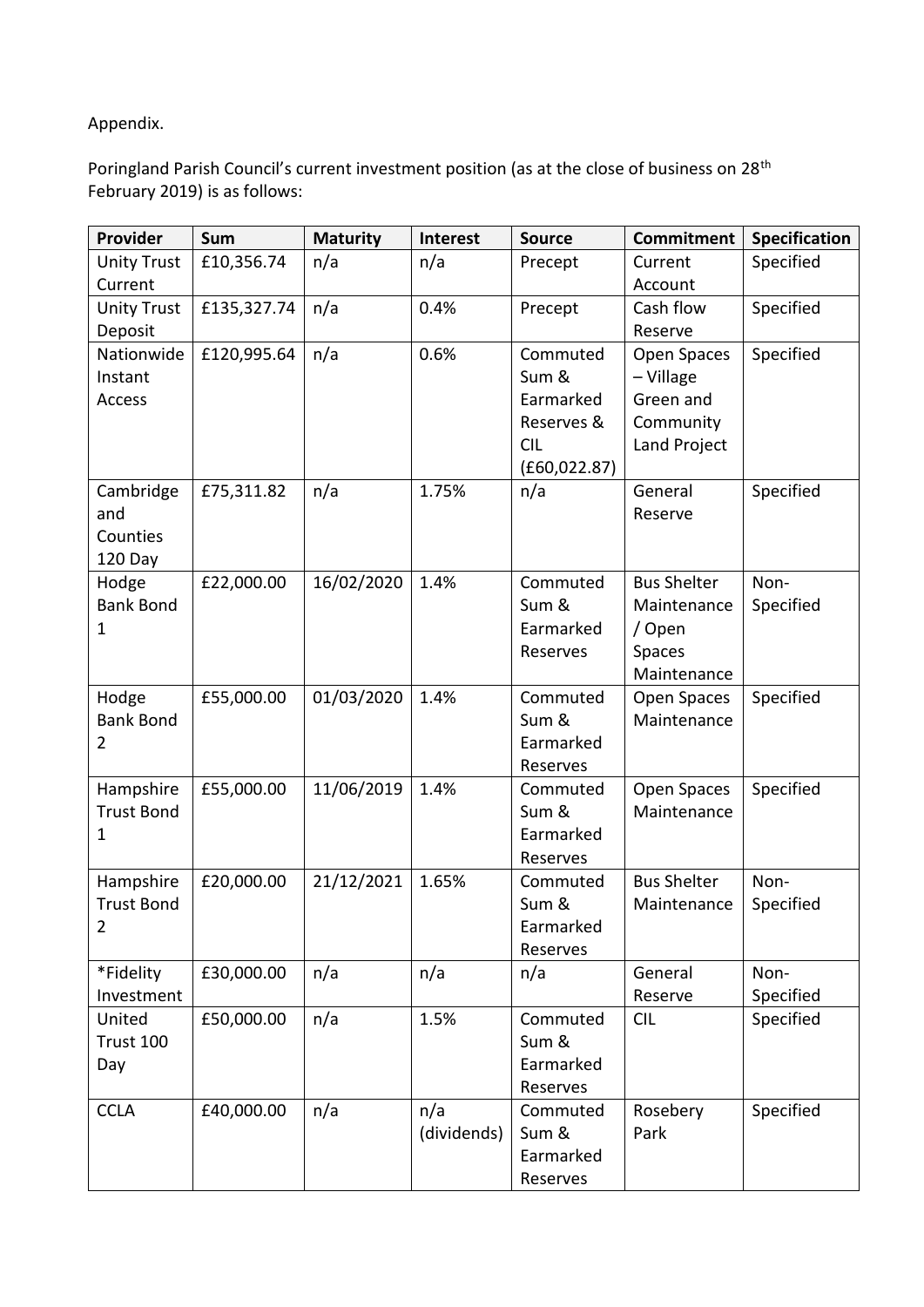| Santander   | £60,000.00          | 19/07/2019 0.6% | Commuted  | Rosebery | Specified |
|-------------|---------------------|-----------------|-----------|----------|-----------|
| <b>Bond</b> |                     |                 | Sum &     | Park     |           |
|             |                     |                 | Earmarked |          |           |
|             |                     |                 | Reserves  |          |           |
|             | TOTAL   £673,991.94 |                 |           |          |           |

\*Capital value (last valuation £32,078.44)

Financial Services Compensation Scheme protection is currently £85,000 per provider

#### **Commuted Sums:**

| Area                            | <b>Residual Amount</b> |
|---------------------------------|------------------------|
| Devlin Drive                    | £36,191.94             |
| Mulberry Close (Play equipment) | £12,529.74             |
| <b>Mulberry Grounds</b>         | £24,918.60             |
| <b>Trafalgar Square</b>         | £48,148.42             |
| <b>CIL</b>                      | £108,779.21            |
| Norwich Road Bus Shelters       | £32,575.36             |
| Rosebery Park                   | £100,614.07            |
| <b>TOTAL</b>                    | £363,757.34            |

#### **Earmarked Reserves:**

| <b>Item</b>                   | <b>Residual Amount</b> |
|-------------------------------|------------------------|
| Open Spaces Reserve           | £31,000.00             |
| <b>Community Land Project</b> | £26,075.00             |
| The Six Administrator         | £666.05                |
|                               | £57,741.05             |

The amount in the Nationwide instant access account currently exceeds the £85,000 covered by the Financial Services Compensation Scheme so councillors may wish to consider moving some over to a different account. The amount of CIL received was £60,022.87 so this could be moved unless it is required to be liquid at present. However, the current Moody's rating for Nationwide for short term deposits is P-1 which is defined as 'Issuers (or supporting institutions) rated Prime-1 have a superior ability to repay short-term debt obligations'.

There is also in excess of the £85,000 in the Unity Deposit Account, although as the main cash flow reserve this needs to remain very liquid to meet the day to day needs of the Council. The balance as of 27<sup>th</sup> February was £135,327.74, however 50% of the precept is due in in April which will significantly add to this. A credit rating is not obtainable on Unity Trust Bank as they do not borrow from other banks. It is noted that at the meeting on 23<sup>rd</sup> May, it was agreed to open an account with Charity Bank with an opening balance of £85,000, perhaps with a view to resolving this. An application appears to have been submitted, but no account seems to have been opened.